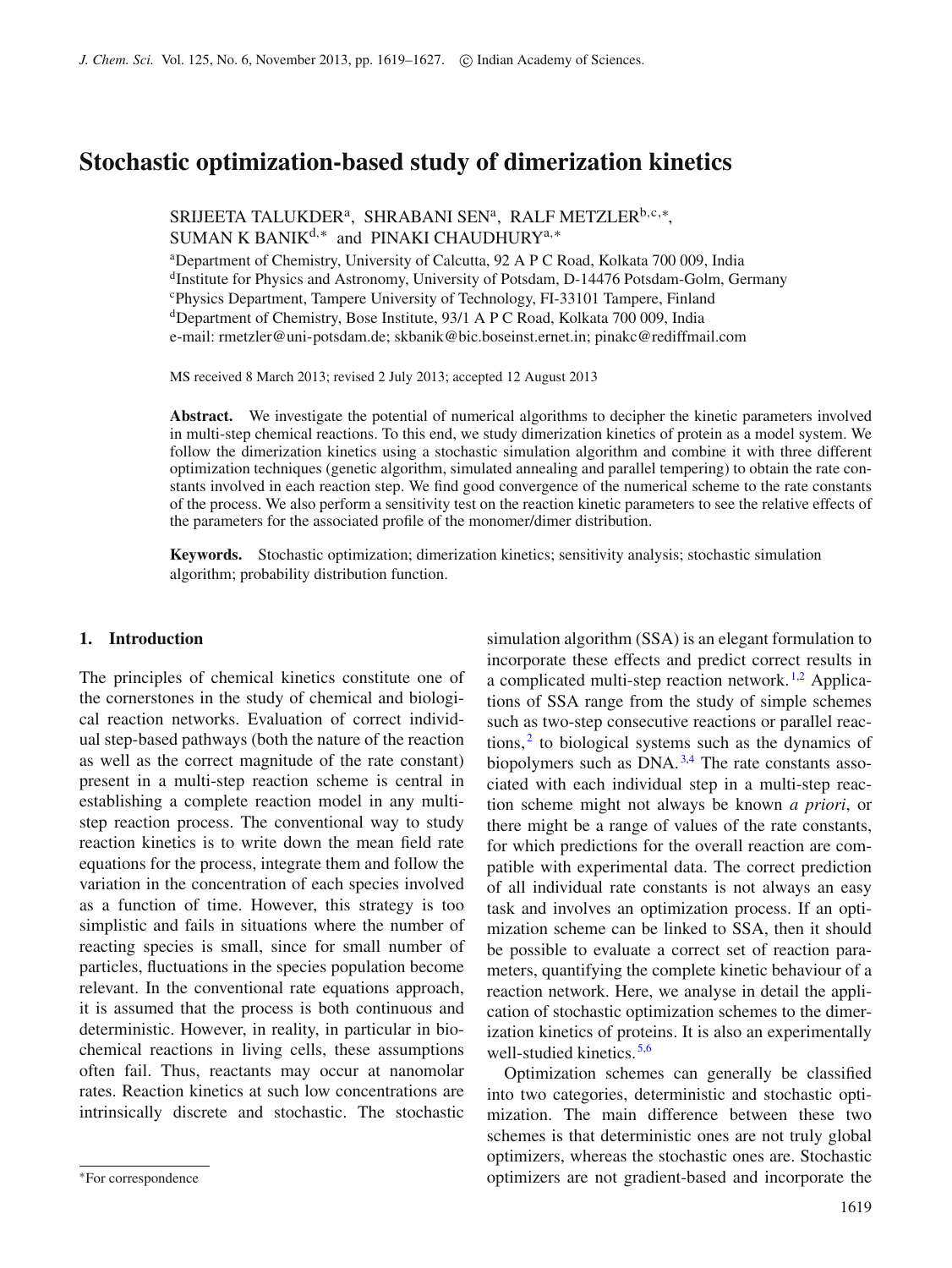principle of stochasticity to arrive at correct solutions. Here, we use three techniques separately in conjunction with the SSA scheme to evaluate the correct set of reaction rate constants, these being simulated annealing (SA), genetic algorithm (GA) and parallel tempering (PT). These algorithms are also known as natural algorithms as they draw their working philosophy from natural processes. In particular, they are robust and able to find solutions to complex problems with consummate ease, unlike deterministic methods. Let us summarize the fundamental properties of the three stochastic optimizers:

- (i) SA is a global optimization technique which mimics the process of annealing in metallurgy to design a mathematical optimization scheme. Thus, the energy landscape of the search space is initially sampled at a high temperature, such that thermal fluctuations may easily lift the optimizer out of deeper minima. On decreasing the temperature, the search is guided towards the global minimum. SA has been widely used in the last few decades with widespread applications ranging from the solution of the travelling salesman problem, solving differential equations, finding structures of novel materials and studies involving structure and dynamics in quantum chemistry.  $7-15$  $7-15$
- (ii) PT is a method based on replica exchange among randomly created configurations. PT has been successfully used to solve highly dimensional optimization problems with applications in the determination of structural features in proteins and other polymeric materials, the study of spin glasses and other solid state systems, or phase transitions in clusters formed by hydrogen bonding or other van-der Waals forces. [16](#page-7-8)[–23](#page-7-9)
- (iii) GA uses the concepts of genetics and mimics the natural process of selection, crossover and mutation as present in living systems. GA has been widely used, its applications ranging from solutions of differential equations, geometry optimization in large molecules and clusters, or the design of laser pulses to follow dissociation dynamics of molecular systems. [24](#page-7-10)[–33](#page-8-0)

As we are interested in the evaluation of the correct kinetic rate parameters of a multi-step reaction, it is important to know *a priori* the relative importance of each parameter. Sensitivity analysis is an important statistical technique which can give us an insight into this question. Such sensitivity analyses have been used widely to assess how individual parameters influence the dynamics when perturbed from their expected values. [34](#page-8-1)[,35](#page-8-2) Such an analysis provides relevant information to decide the actual reaction scheme of some chemical kinetics. If a parameter is more sensitive than the other, small deviations from the mean value will leave its mark on the kinetics by introducing large deviations from expected trends, while for insensitive parameters, the effect will be minimal. One can devise various measures for quantitatively calculating the sensitivity measures for various parameters such as the Fourier amplitude based sensitivity test,  $36,37$  $36,37$  and others. This analysis leads to a more in-depth understanding of any kinetic scheme.

Here, we follow the three combined schemes: GA+SSA, SA+SSA and PT+SSA to evaluate the correct set of rate constants necessary to explain all features in the reaction scheme of the dimerization of a protein. We perform a sensitivity test on the rate parameters in our model and use the findings to see if an optimization strategy influenced by the sensitivity test can lead to quicker convergence.

#### **2. Dimerization model**

In our study, we have chosen a minimal kinetic scheme of protein dimerization, [38](#page-8-5) for which the minimal kinetic steps can be described by the following elementary reactions:

<span id="page-1-0"></span>
$$
\emptyset \xrightarrow{k_1} M, \tag{1a}
$$

$$
M \xrightarrow{k_2} \emptyset, \tag{1b}
$$

$$
M + M \xrightarrow{k_3} D, \qquad (1c)
$$

$$
D \xrightarrow{k_4} M + M, \tag{1d}
$$

<span id="page-1-1"></span>
$$
D \xrightarrow{k_5} \emptyset, \tag{1e}
$$

<span id="page-1-2"></span>where the  $k_i$  are the rate constants for the individual reactions steps [\(1a\)](#page-1-0) to [\(1e\)](#page-1-1), and *M* and *D* denote the number of monomers and dimers of the protein, respectively. To keep the dynamics simple, we neglect effects of cell growth and cell division in the model, i.e., we assume that the reaction occurs at fixed volume.

The marginal probability distribution function for monomer and dimer can be defined as

$$
\widetilde{P}_x(y,t) = \int P(x, y, t) dx, \tag{2a}
$$

$$
\widetilde{P}_y(x,t) = \int p(x,y,t)dy,\tag{2b}
$$

where *x* and *y* are the number of monomer and dimer molecules at time *t*, respectively. As the system deals with small numbers of molecules, the time evaluation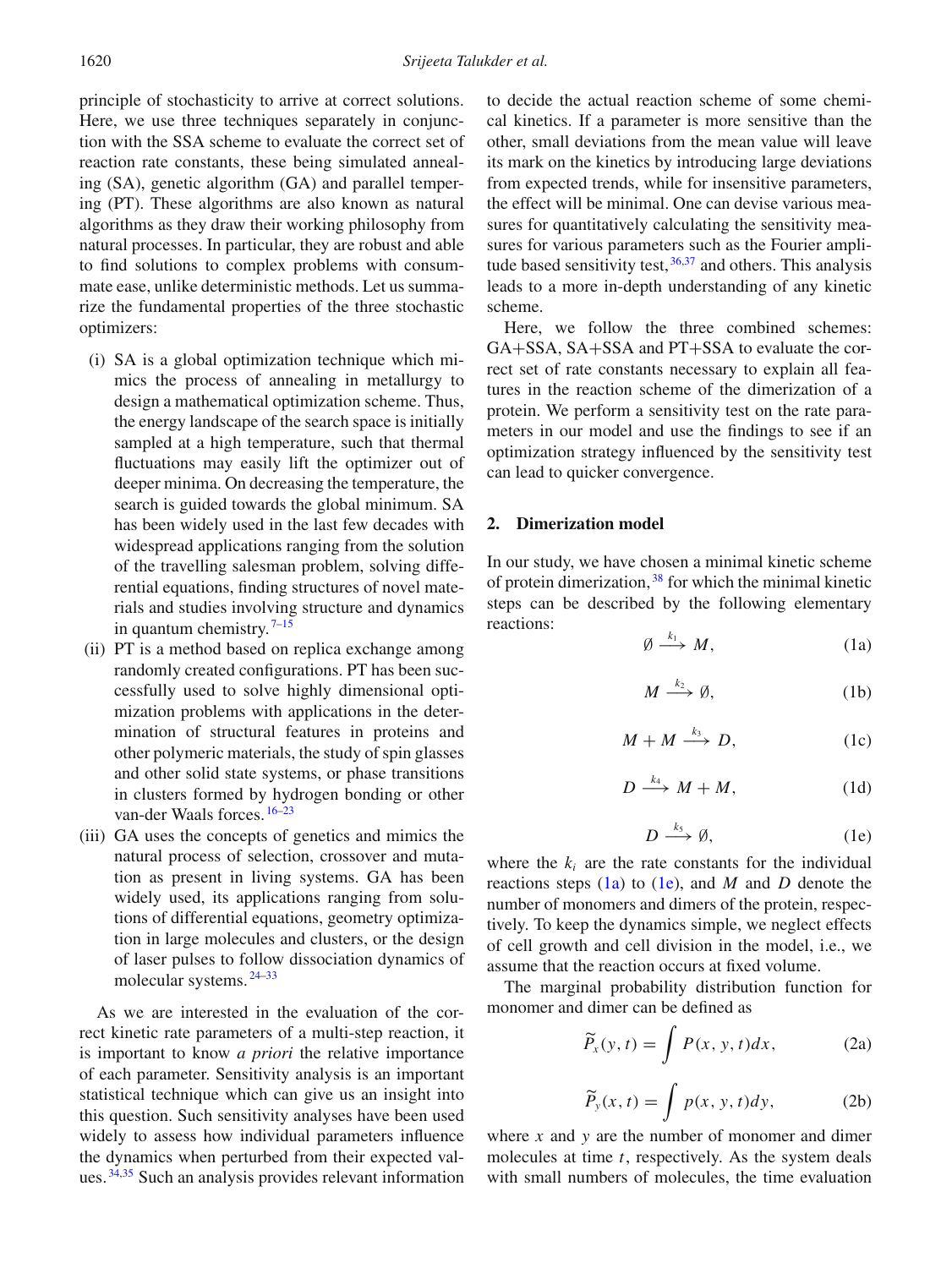should be obtained by using stochastic formulation, i.e., by solving master equation. However, it is often quite tedious to solve such a master equation analytically for complicated systems similar to the present one. Consequently, one has to resort to numerical methods to quantify the underlying process, for instance by using SSA.

Typically, in SSA, a probability density function *P*( $\tau$ ,  $\mu$ ) $d\tau$  is introduced for a given state at time *t*, which is a measure for the probability that within the infinitesimal time interval  $(t + \tau, t + \tau + d\tau)$ , the  $\mu$ th reaction will occur, where the index  $\mu$  stands for a given reaction step.  $P(\tau, \mu)d\tau$  is supposed to follow Poissonian statistics such that

$$
P(\tau, \mu) = \alpha_{\mu} \exp - (\alpha_0 \tau), \qquad (3)
$$

where

$$
\alpha_{\mu} = h_{\mu} c_{\mu}, \alpha_0 = \sum_{\mu=1}^{N} h_{\mu} c_{\mu}.
$$
 (4)

In the latter relation,  $h_{\mu}$  is the number of molecules of the species involved in the  $\mu$ th reaction step,  $c_{\mu}$  is the respective rate constant and *N* is the number of reaction channel. The time step  $\tau$  is defined via

<span id="page-2-0"></span>
$$
\tau = \frac{1}{a_0} \ln \frac{1}{r_1}.
$$
 (5)

In SSA, the underlying randomness is introduced in the choice of  $\tau$  and  $\mu$ :  $\mu$  be the integer for which

$$
\sum_{v=1}^{\mu-1} a_v < r_2 a_0 \le \sum_{v=1}^{\mu} a_v,\tag{6}
$$

where  $r_1$  $r_1$  and  $r_2$  are random numbers between 0 to 1.<sup>1[,2](#page-7-1)</sup>  $\tau$ , in eq. [\(5\)](#page-2-0), thus can never be negative as  $r_1 \leq 1$  (the derivation of eq. [\(5\)](#page-2-0) is given in [Appendix\)](#page-7-11). Utilizing SSA in the present reaction scheme given by eqs  $(1a-e)$  $(1a-e)$ , one may calculate the equilibrium marginal distribution profile separately for monomer and dimer.

#### **3. Stochastic optimization**

We employ three optimization techniques SA, GA, and PT to determine the optimum set of kinetic parameters in our kinetic scheme. These optimization techniques are not gradient-based and use stochastic principles, hence are known as stochastic optimizers. All the simulations are started with an arbitrary parameter set, which is obtained by perturbing the literature value of the rate constants in the dimerization of protein to a preset extent. The same initial parameter set has been taken for all the three optimization schemes. To follow the progress of the optimization, we compare the probability distribution profile of the monomers and dimers of the protein obtained by using the literature value of the rate constants in the SSA with the distribution profile for various sets of rate constants obtained from different iterations of the simulations. The parameters are said to be optimized if the distribution profile for a set of parameters coincides with the distribution profile from literature within 0.01%.

During the simulation, the parameter set of rate constants obtained in each iteration is fed into the SSA to produce the distribution profile corresponding to this output of the optimizer. Then, an objective function, popularly known as the cost function, is calculated to measure the extent of difference between the present distribution profile and the profile obtained for the literature value of the parameter set (expected distribution profile). The cost function is basically the cumulative differences in probabilities for the two distribution profiles, for different species (in our system for the monomer and the dimer only). While calculating the difference in the two distributions, magnitudes of the two functions at certain discrete points have been taken. The index '*i*' in eq. [\(7\)](#page-2-1) refers to the discrete points, at which the values of the two functions have been compared.

<span id="page-2-1"></span>cost = 
$$
\sum_{m=1}^{n} \sum_{i=1}^{k} (\widetilde{P}_l(m_i) - \widetilde{P}(m_i))^{2},
$$
 (7)

where  $P_l(m_i)$  and  $P(m_i)$  are the probabilities of the  $m$ th species at the *i*<sup>th</sup> grid point (whereas, *n* is the total number of species and  $k$  is the total number of grid points) in the distribution profile obtained by feeding the literature value of the rate constants<sup>[38](#page-8-5)</sup> in SSA and the profile for the rate parameters at a optimization step respectively. The cost has to be minimized with simulation and for the optimum solution it must tend to zero. Figure [1](#page-3-0) shows the distribution profiles for literature value and for a set of optimized parameters, which actually coincides with the objective distribution profile.

Assigning of cost function utterly depends on the specificity of the problem. The above equation may not be the ultimate way to define cost function. One may define cost with respect to the time series profile of mean and variance also. Then, it becomes our objective to reach the mean and variance profile for the literature value, in course of optimization.

cost = 
$$
\sum_{m=1}^{n} \sum_{i}^{k_1} ((m)_i^l - [m]_i)^2
$$
  
+  $(\text{Var}(m)_i^l - \text{Var}(m)_i)^2$ , (8)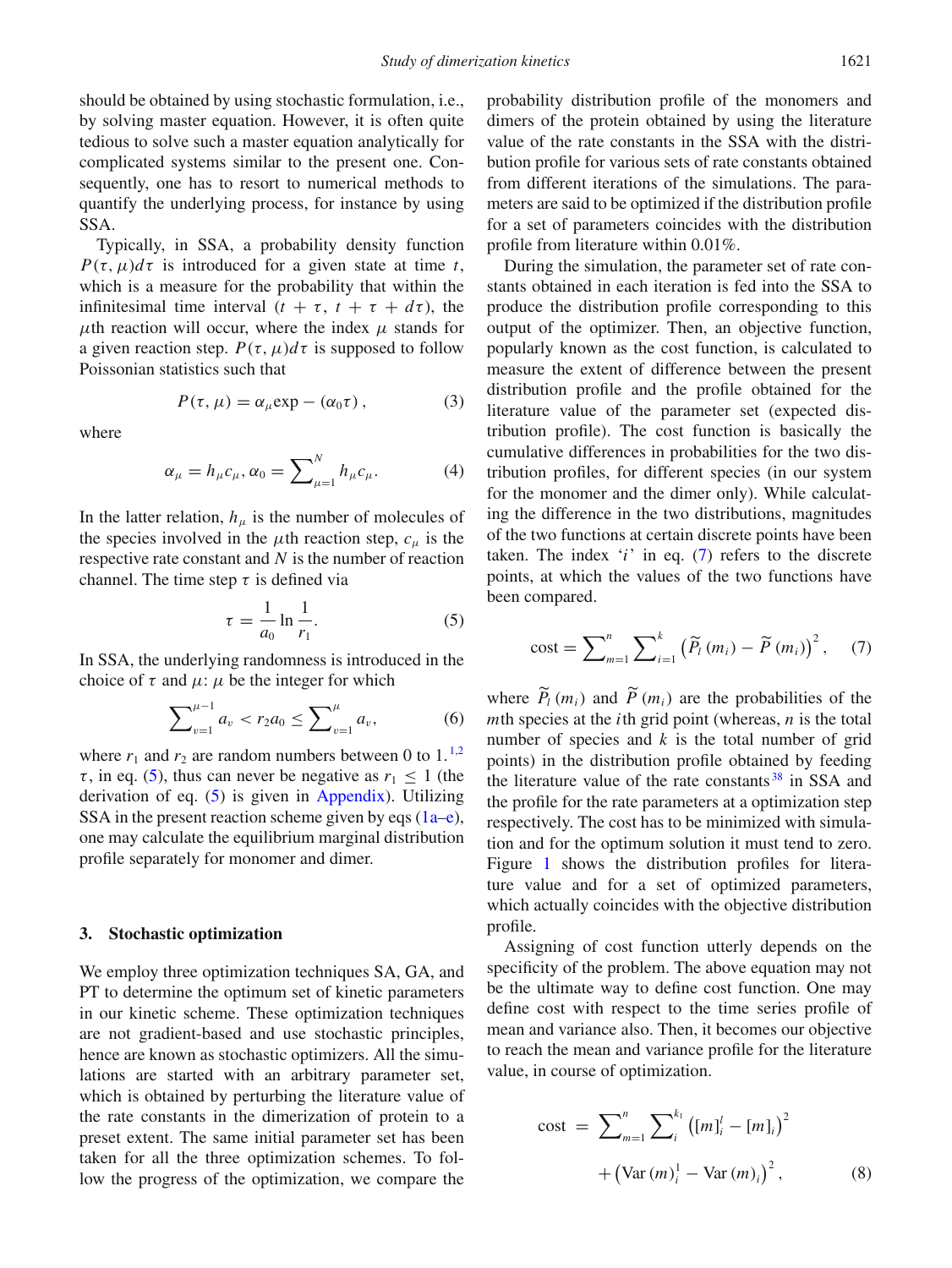<span id="page-3-0"></span>

Figure 1. Plot of distribution profile of monomer and dimer. Solid line denotes the profile for literature value of rate parameters and the open circles represent the profile for optimized set. Red and blue colours depict monomer and dimer, respectively.

 $[m]_i$  and  $Var(m)_i$  are the concentration and the variance of *m*th species at *i*th time, respectively. Term with notation *l* is for the expected profile and the other is obtained from simulation. In this case also, the cost would be theoretically zero for the optimal solution. Figure [2](#page-3-1) represents such profile for literature value of rate constants and the profile for the set of rate constant acquired from an optimization run.

<span id="page-3-1"></span>

**Figure 2.** Plot of mean and variance of monomer and dimer concentration with time. Panel (**a**) is the time series of mean and panel (**b**) is that of variance. Solid line denotes the profile for literature value of rate parameters and open circles represent the profile for optimized set. Red and blue colours depict monomer and dimer, respectively.

## **4. Sensitivity analysis**

Generally, in any chemical or biochemical network, not all the parameters hold equal priority. A sensitivity analysis is conducted to determine which input parameters contribute the most to the output variable, which parameters are insignificant, whether the input parameters do interact among themselves, whether the interaction is physically explainable, and, after all, to search for the optimal regions within the parameters space for use in a subsequent calibration study. One can say, a system is sensitive with respect to a parameter if a small change to this parameter affects the output abruptly.

For a quantitative estimation of the sensitivity of the rate parameters, we use a variance-based sensitivity analysis test. The idea of this analysis is taken from Saltelli *et al.*<sup>[34](#page-8-1)</sup> They report a comparative discussion of different sensitivity analysis techniques in order to reduce the computational cost of running the model. The main idea was developed by Cukier and cowork- $ers<sup>36,37</sup>$  $ers<sup>36,37</sup>$  $ers<sup>36,37</sup>$  $ers<sup>36,37</sup>$  in the 1970, and was known as Fourier amplitude sensitivity test (FAST). In the present study, we adopt the implementation of the FAST-based sensitivity test as used by Saltelli *et al*. [34](#page-8-1)

The variance in output with input parameter set having one parameter fixed at some value is defined by the term  $V_{X_{-i}}(Y | X_i = X_i^*)$ , where *Y* is the output factor and the subscript *X*<sup>−</sup>*<sup>i</sup>* of *V* denotes that the variance is taken over all other input parameters other than  $X_i$ which is fixed at  $X_i^*$ . This is generally less than the variance with fully random input set  $V(Y)$ , but may depend on the magnitude of the fixed parameter. To remove this type of parameter dependence, an average of the variance over the different values of the fixed parameter is estimated by  $E_{X_i}(V_{X_{-i}}(Y | X_i = X_i^*))$ . We may write the total variance  $V(Y)$  as follows: <sup>[34](#page-8-1)</sup>

$$
V(Y) = E_{X_i} (V_{X_{-i}} (Y | X_i)) + V_{X_i} (E_{X_{-i}} (Y | X_i)). \quad (9)
$$

Thus a FAST-based sensitivity index is defined simply as

$$
S_i = \frac{V_{X_i} (E_{X_{-i}} (Y | X_i))}{V(Y)}.
$$
 (10)

Using the above-mentioned idea, we discuss the sensitivity of the model parameters in the next section.

#### **5. Results and discussion**

Our main focus is to evaluate the optimal set of kinetic parameters for the scheme given by eqs  $(1a-1e)$  $(1a-1e)$  of protein dimerization. All stochastic optimizers: SA, GA,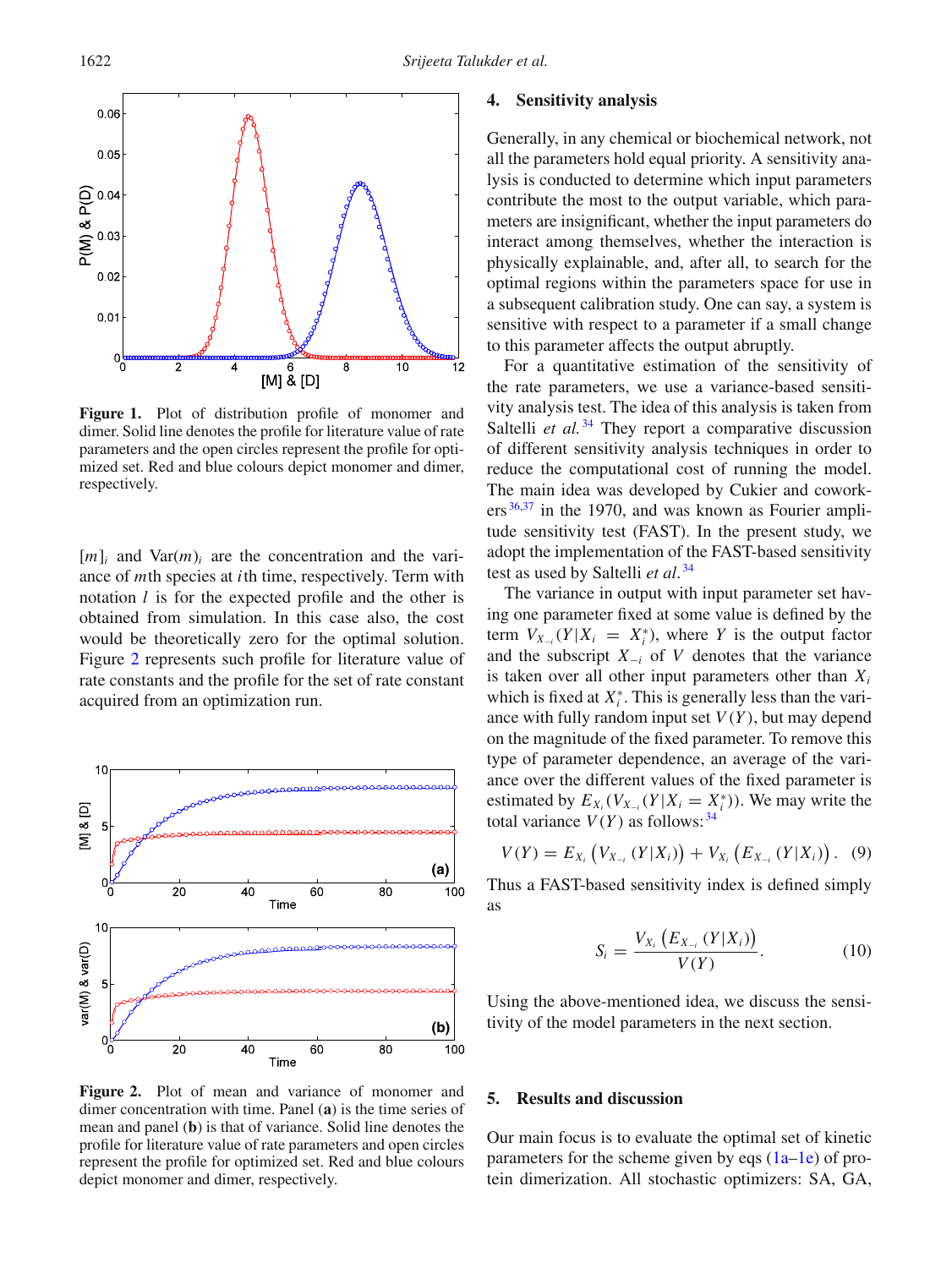<span id="page-4-0"></span>**Table 1.** Comparison of kinetic parameter values. Units of  $k_1$ ,  $k_2$ ,  $k_3$ ,  $k_4$  and  $k_5$  are nM min<sup>-1</sup>, min<sup>-1</sup>, nM<sup>-1</sup> min<sup>-1</sup>,  $min^{-1}$  and  $min^{-1}$ , respectively.

| Parameter                        | Literature <sup>38</sup> | Simulation |       |       |
|----------------------------------|--------------------------|------------|-------|-------|
|                                  |                          | <b>SA</b>  | GA    | PТ    |
| k <sub>1</sub>                   | 50.0                     | 49.42      | 49.41 | 49.44 |
|                                  | 1.02                     | 1.007      | 1.008 | 1.009 |
|                                  | 0.01                     | 0.009      | 0.009 | 0.009 |
|                                  | 0.1                      | 0.10       | 0.099 | 0.098 |
| $k_2$<br>$k_3$<br>$k_4$<br>$k_5$ | 0.2                      | 0.019      | 0.019 | 0.019 |

and PT, turned out to decipher the optimal set of kinetic parameters. Rate constants obtained from simulations are in good proximity to the literature value. The optimized parameter values (average of the five runs) in each simulation procedure, as well as the literature values  $38$  are shown in table [1.](#page-4-0)

We followed the approach to the converged results for the five kinetic parameters of the protein dimerization model in three different schemes. The results are shown in figure [3.](#page-4-1) For each technique, we show five simulation runs, as shown in the graph. The literature value of each parameter is shown as black dashed line. The parameters  $k_1$  and  $k_2$  show a good convergence within a very short range around the literature value, but the other rate parameters show a spread (for the reason, see the discussion below). It is also evident from figure [3](#page-4-1) that GA and PT runs take fewer steps (about 60 to 70) to converge to reasonably convincing solutions, while SA takes about 100 steps. However, in terms of computational time required, GA seems to be the most efficient method followed by SA and PT. This is expected on theoretical lines, as GA and PT process a number of trial solutions simultaneously, while SA improves on a single starting solution.

Let us now study sensitivity analysis to classify the most delicate rate constants. We apply a fixed perturbation (5%) onto a given rate constants at a time, keeping the other rate parameters unperturbed with respect to the literature value. We then use SSA to return the equilibrium probability distribution for the perturbed run. By comparing the discussed distribution function with the theoretical one, we qualitatively judge the sensitivity of the rate parameters (plots shown in figure [4\)](#page-5-0). In our case, the dimerization kinetics is more sensitive to  $k_1$  and  $k_2$  than the others. This result justifies the observation in figure [3.](#page-4-1) The more sensitive parameters should converge to a small range around the target value, whereas relatively less sensitive ones exhibit a wider spread at the end of optimization.

<span id="page-4-1"></span>

**Figure 3.** (colour online) Kinetic parameters  $(k_1, k_2, k_3, k_4,$  and  $k_5$ ) versus number of SA, GA and PT steps. Black dashed line represents values of kinetic parameters taken from Adalsteinsson *et al.*, <sup>[38](#page-8-5)</sup> while the step-like lines (red, blue, green, cyan and magenta) are the results of five different SA, GA, and PT runs.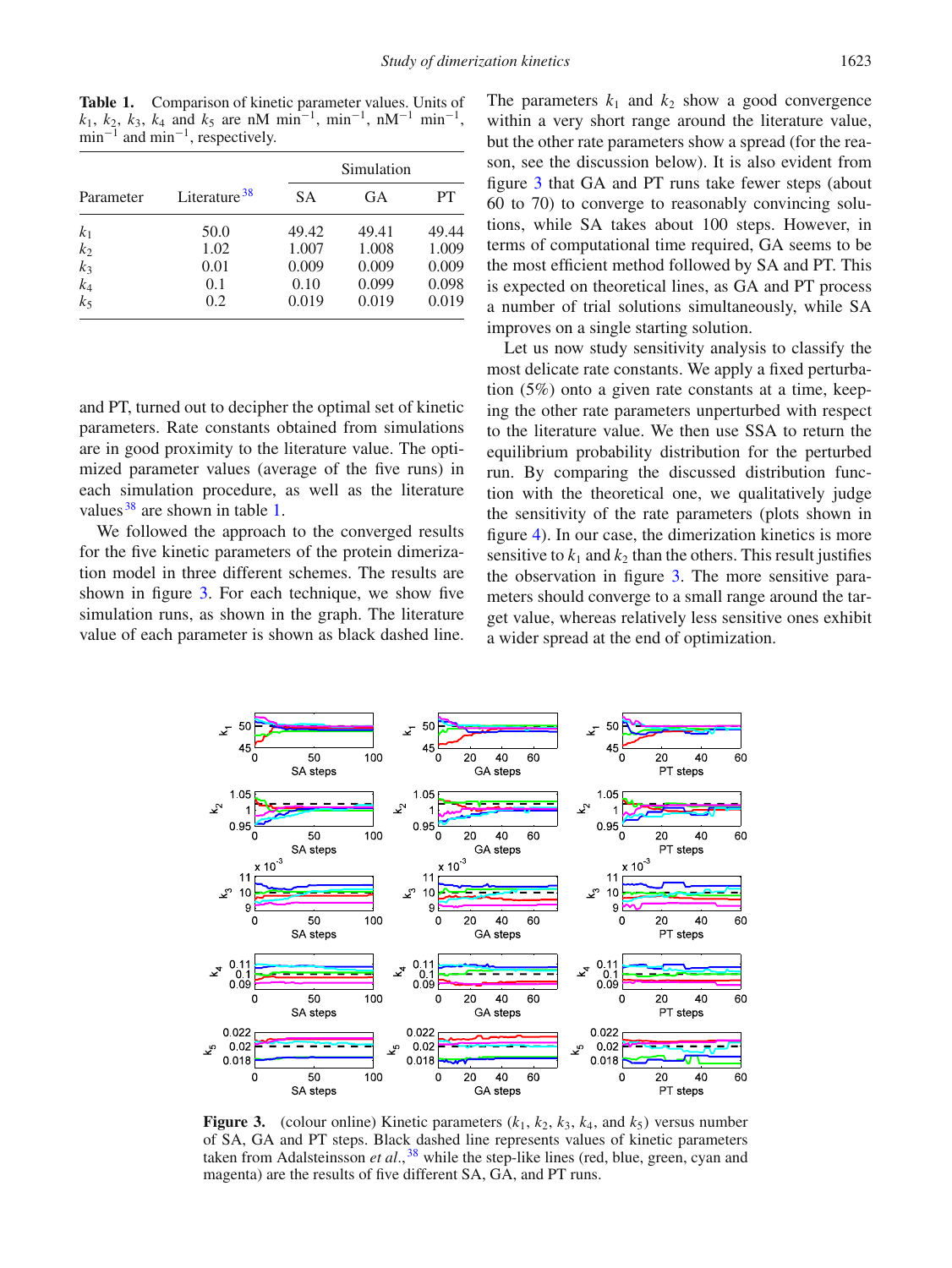<span id="page-5-0"></span>

**Figure 4.** (colour online) Expected probability distribution (solid line) and distribution obtained from SSA by perturbing one parameter at a time (dashed lines). Red and blue represent monomer and dimer distributions, respectively. In panels (**a**) to (**e**), the perturbed parameters were respectively,  $k_1$ ,  $k_2$ ,  $k_3$ ,  $k_4$  and  $k_5$ .

<span id="page-5-1"></span>Sensitivity index  $(S_k)$  for the output monomer and dimer concentrations are calculated separately with respect to each input parameter at different time for the protein dimerization kinetics. Figure [5](#page-5-1) depicts the plot of sensitivity index against time. Higher sensitivity for a particular parameter indicates that the system becomes



**Figure 5.** (colour online) Sensitivity index, Ski for  $i = 1 - 5$  versus time for monomers and dimers. The red, green, blue, magenta and cyan coloured lines depict  $k_1$ ,  $k_2$ ,  $k_3$ ,  $k_4$ ,  $k_5$ , respectively.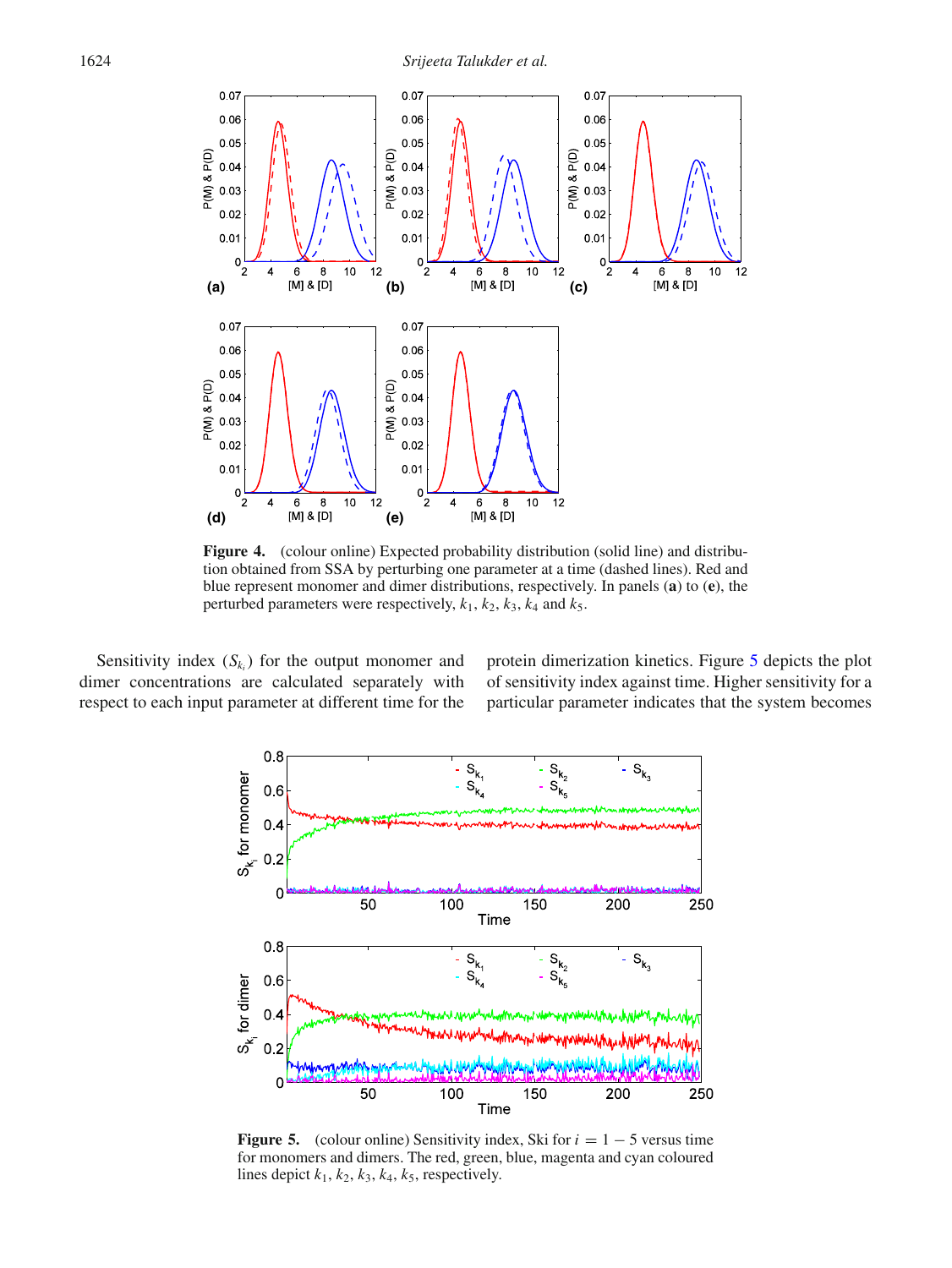<span id="page-6-0"></span>

Figure 6. (colour online) Optimization profile against SA, GA, and PT steps (in log scale). Red line: Simulation with equal weight to all the kinetic parameters. Green line: Biased simulation by  $60\%$  weight on  $k_1$  and  $k_2$ , Blue line: biased simulation by 80% weight on  $k_1$  and  $k_2$ .

more sensitive to that parameter than the others. Our results depict that both the monomer and dimer concentrations are more sensitive with respect to  $k_1$  and  $k_2$  than to  $k_3$ ,  $k_4$ , and  $k_5$  $k_5$ . Figure 5 also shows that as a function of time,  $S_{k_1}$  decreases and  $S_{k_2}$  increases, and a crossover of sensitivity occurs. This crossover reflects the physical idea that initially the system becomes sensitive to the rate constant, which produces monomers from a source. As time progresses, due to adequacy of monomer concentrations, sensitivity index shifts to the reverse rate constant of the reaction. This type of crossover is also observed on a smaller scale in  $k_3$  and  $k_4$ .

Since  $k_1$  and  $k_2$  are reflected to be the more sensitive parameters, they have to be explored more than the rest of the rate parameters. This idea is incorporated during the parameter evolution by using stochastic optimization techniques. If we assign higher probability to the sensitive parameters, to be sampled than the others, convergence occurs rapidly during optimization. Figure [6](#page-6-0) clearly shows that on applying 80% weight on  $k_1$  and  $k_2$  to be sampled (20% weight on  $k_3$ ,  $k_4$  and  $k_5$ ), the cost function falls more rapidly than the sampling with 60% weight on  $k_1$  and  $k_2$  (40% weight on  $k_3$ ,  $k_4$ and  $k_5$ ). This in turn is obviously faster than a run, in which equal weight is assigned for sampling of each rate parameter. The trends are in a similar line for runs involving SA, GA and PT. This strategy of doing biased optimization runs, involving higher weight to sample more sensitive parameters, will certainly contribute to the decrease in computational cost.

It is also important to conclude this section with an idea of the robustness of the three used numerical algorithms in deciphering the rate constants. In the present study, we have selected the initial trail set of rate constants from a Gaussian distribution, whose peak corresponds to the literature value and a half width of 10% of the respective rate constant. This is a moderately large perturbation. Convergence from this initial set is quite close to the values reported in literature. As we have also done a sensitivity analysis on each of the five calculated reaction rate parameters, a check can also be made on the relative importance/rigidity that an evaluated value can have. Lesser the sensitivity of a particular data, greater the spread of the reported value, even while matching the correct dimer-monomer distribution profile.

#### **6. Conclusion**

We have shown that stochastic optimization techniques in conjunction with SSA can help determining kinetic parameters in multi-step kinetic schemes. All the three optimizers (SA, GA and PT) perform equally well to predict the values of the rate constants. We have also shown that an optimization study guided by findings from sensitivity analysis can help us distinguish between the parameters based on its importance and if these are incorporated into the optimization, a quicker convergence can be achieved. This strategy of initially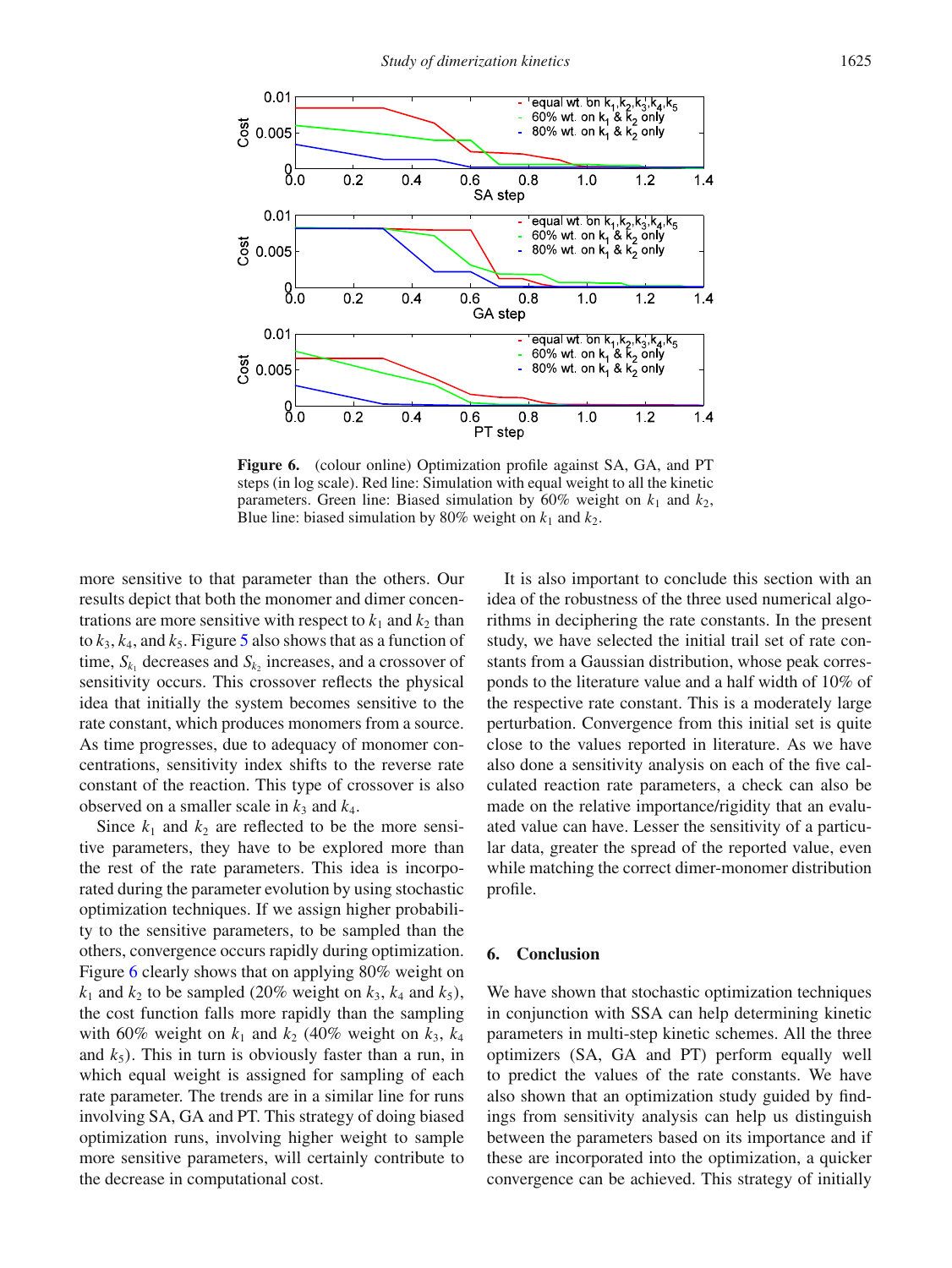doing a sensitivity analysis and segregating the rate parameters into zones of importance and then subsequently using stochastic optimization techniques to decipher them can be an important strategy for studying kinetics in complex biochemical networks, where rate parameters can be numerous. The number of ordinary differential equations to be solved in such cases are also very large. An unbiased strategy of allocating equal samplings to each and every rate parameter will make the process of finding the solution, computationally costly and tedious. A stochastic search in conjunction with the sensitivity analysis will be much more efficient.

## **Acknowledgements**

ST acknowledges the financial support from the University Grants Commission (UGC), New Delhi, for granting a Senior Research Fellowship. SS thanks the UGC, New Delhi for granting a DS Kothari Post-Doctoral Fellowship. RM acknowledges funding through the Academy of Finland's FiDiPro scheme. PC wishes to thank the Centre for Research on Nano Science and Nano Technology, University of Calcutta for a research grant [Conv/002/Nano RAC (2008)]. SKB acknowledges support from Bose Institute through Institutional Programme VI - Development of Systems Biology.

#### <span id="page-7-11"></span>**Appendix A**

To generate a real random number *x*, which follows a probability density function  $P(x)$ , one has to consider another function  $F(x)$ .

$$
F(x) = \int_{-\infty}^{x} P(x') dx'.
$$

 $F(x)$  is the probability distribution function which satisfy

$$
F(x) = r,
$$

where *r* is basically a random number from the uniform distribution between 0 and 1.

Then,

$$
x=F^{-1}(r).
$$

In eq. [\(5\)](#page-2-0)  $\tau$  (a real random number), follows the probability density function  $P(\tau)$ .<sup>[1](#page-7-0)[,2](#page-7-1)</sup>

$$
P(\tau) = a_0 \exp(-a_0 \tau) \text{ for } 0 \le \tau \le \infty
$$
  
 
$$
P(\tau) = 0 \text{ elsewhere.}
$$

Now,

$$
F(\tau) = \int_{0}^{\tau} P(\tau') d\tau'
$$
  

$$
r = 1 - \exp(-a_0 \tau).
$$

(1–r) is also a random number, thus  $\tau$  becomes

$$
\tau = \frac{1}{a_0} \ln \frac{1}{r}.
$$

#### **References**

- <span id="page-7-0"></span>1. Gillespie D T 1976 *J. Comp. Phys.* **22** 403
- <span id="page-7-1"></span>2. Gillespie D T 1977 *J. Phys. Chem.* **81** 2340
- <span id="page-7-2"></span>3. Chaudhury P, Metzler R and Banik S K 2009 *J. Phys.* **A42** 335101
- <span id="page-7-3"></span>4. Talukder S, Chaudhury P, Metzler R and Banik S K 2011 *J. Chem. Phys.* **135** 165103
- <span id="page-7-4"></span>5. Jia H, Satumba W J, Bidwell III G L and Mossing M C 2005 *J. Mol. Biol.* **350** 919
- <span id="page-7-5"></span>6. Venezia C F, Meany B J, Braz V A and Barkley M D 2009 *Biochemistry* **48** 9084
- <span id="page-7-6"></span>7. Kirkpatrick K S, Gelatt C D and Vecchi M P 1983 *Science* **220** 671
- 8. Wilson S R and Cui W L 1990 *Biopolymers* **29** 225
- 9. Andricioaei I and Straub J E 1996 *Phys. Rev.* **E53** 3055
- 10. Zhang J 2011 *J. Mol. Model.* **17** 173
- 11. Van Setter M J, Lohstroh W and Fichtner M 2009 *J. Mater. Chem.* **19** 7081
- 12. Field M J 1995 *J. Chem. Phys.* **103** 3621
- 13. Dutta P, Mazumdar D and Bhattacharyya S P 1991 *Chem. Phys. Lett.* **181** 293
- 14. Biring S K and Chaudhury P 2010 *Chem. Phys.* **377** 46
- <span id="page-7-7"></span>15. Guha S, Roy S and Chaudhury P 2011 *Struct. Chem.* **22** 1007
- <span id="page-7-8"></span>16. Earl D J and Deem M W 2005 *Phys. Chem. Chem. Phys.* **7** 3910
- 17. Yan Q and de Pablo J J 1999 *J. Chem. Phys.* **111** 9509
- 18. Li Y, Protopopescu V A, Arnold N, Zhang X and Goris A 2009 *Appl. Math. Comput.* **212** 216
- 19. Fiore C E 2008 *Phys. Rev.* **E78** 041109
- 20. Patriksson A and van der Spoel D 2008 *Phys. Chem. Chem. Phys.* **10** 2073
- 21. Yan S and de Pablo J J 2000 *J. Chem. Phys.* **113** 1276
- 22. Tsai H H, Reches M, Tsai C J, Gunasekaran K, Gazit E and Nussinov R 2005 *Proc. Natl. Acad. Sci. USA* **102** 8174
- <span id="page-7-9"></span>23. Falcioni M and Deem M W 1999 *J. Chem. Phys.* **110** 1754
- <span id="page-7-10"></span>24. Goldberg D E 1989 *Genetic algorithm in search, optimization and machine learning* (Reading, MA: Addison Wesley)
- 25. Zeiri Y, Fattal E and Koslof R 1995 *J. Chem. Phys.* **102** 1859
- 26. Saha R, Chaudhury P and Bhattacharyya S P 2001 *Phys. Lett.* **A291** 397
- 27. Hennessy M H and Kelly A M 2004 *Phys. Chem. Chem. Phys.* **6** 1085
- 28. Zacharias C R, Lemes M R and Dal Pino Jr A 1998 *J. Mol. Struct. (Theochem)* **430** 29